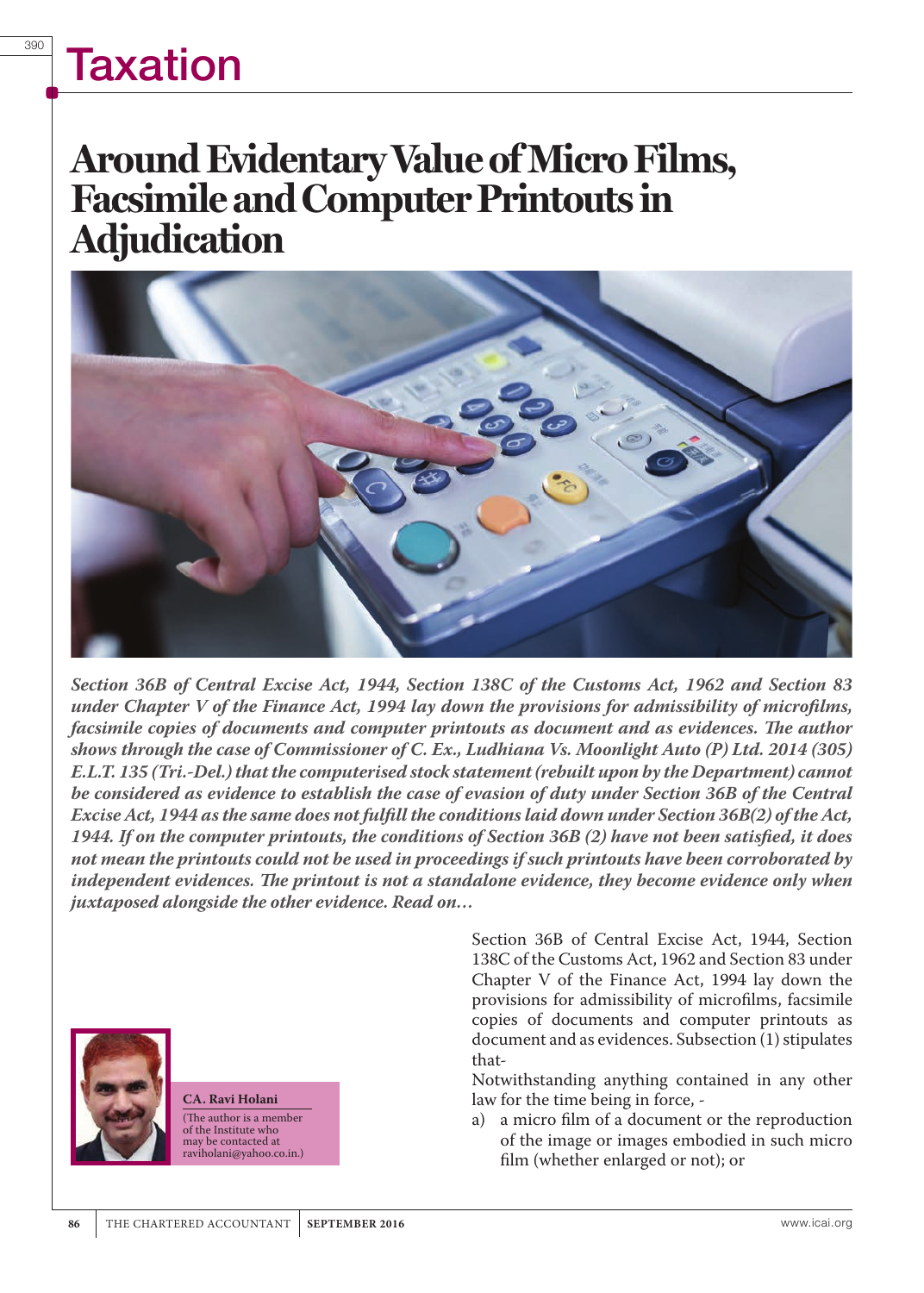391

- b) a facsimile copy of a document; or
- c) a statement contained in a document and included in a printed material produced by a computer (hereinafter referred to as a "computer printout"), if the conditions mentioned in sub-Section (2) and the other provisions contained in this Section are satisfied in relation to the statement and the computer in question,

shall be deemed to be also a document for the purposes of this Act and the rules made thereunder and shall be admissible in any proceedings thereunder, without further proof or production of the original, as evidence of any contents of the original or of any fact stated therein of which direct evidence would be admissible.

Sub-Section (2) lays down the conditions referred to Section 138C(1) in respect of computer printouts which are:

- a) the computer printout containing the statement was produced by the computer during the period over which the computer was used regularly to store or process information for the purposes of any activities regularly carried on over that period by the person having lawful control over the use of the computer;
- b) during the said period, there was regularly supplied to the computer in the ordinary course of the said activities, information of the kind contained in the statement or of the kind from which the information so contained is derived;
- c) throughout the material part of the said period, the computer was operating properly or, if not, then any respect in which it was not operating properly or was out of operation during that part of that period was not such as to affect the production of the document or the accuracy of the contents; and
- d) the information contained in the statement reproduced or is derived from information supplied to the computer in the ordinary course of the said activities.

Sub-Section (3) provider that where over any period, the function of storing or processing information for the purposes of any activities regularly carried on over that period as mentioned in clause (a) of sub-Section (2) was regularly performed by computers, whether–

a) by a combination of computers operating over that period; or

- b) by different computers operating in succession over that period; or
- c) by different combinations of computers operating in succession over that period; or
- d) in any other manner involving the successive operation over that period, in whatever order, of one or more computers and one or more combinations of computers, all the computers used for that purpose during that period shall be treated for the purposes of this Section as constituting a single computer; and references in this Section to a computer shall be construed accordingly.

Sub-Section (4) expresses that in any proceedings under this Act and the rules made thereunder where it is desired to give a statement in evidence by virtue of this Section, a certificate doing any of the following things, that is to say,-

- a) identifying the document containing the statement and describing the manner in which it was produced;
- b) giving such particulars of any device involved in the production of that document as may be appropriate for the purpose of showing that the document was produced by a computer;
- c) dealing with any of the matters to which the conditions mentioned in sub-Section relate, and purporting to be signed by a person occupying a responsible official position in relation to the operation of the relevant device or the management of the relevant activities (whichever is appropriate) shall be evidence of any matter stated in the certificate; and for the purposes of this sub-Section it shall be sufficient for a matter to be stated to the best of the knowledge and belief of the person stating it.

Sub-Section (5) provider that for the purpose of this section–

- a) information shall be taken to be supplied to a computer if it is supplied thereto in any appropriate form and whether it is so supplied directly or (with or without human intervention) by means of any appropriate equipment;
- b) whether in the course of activities carried on by any official, information is supplied with a view to its being stored or processed for the purposes of those activities by a computer operated otherwise than in the course of those activities, that information, if duly supplied to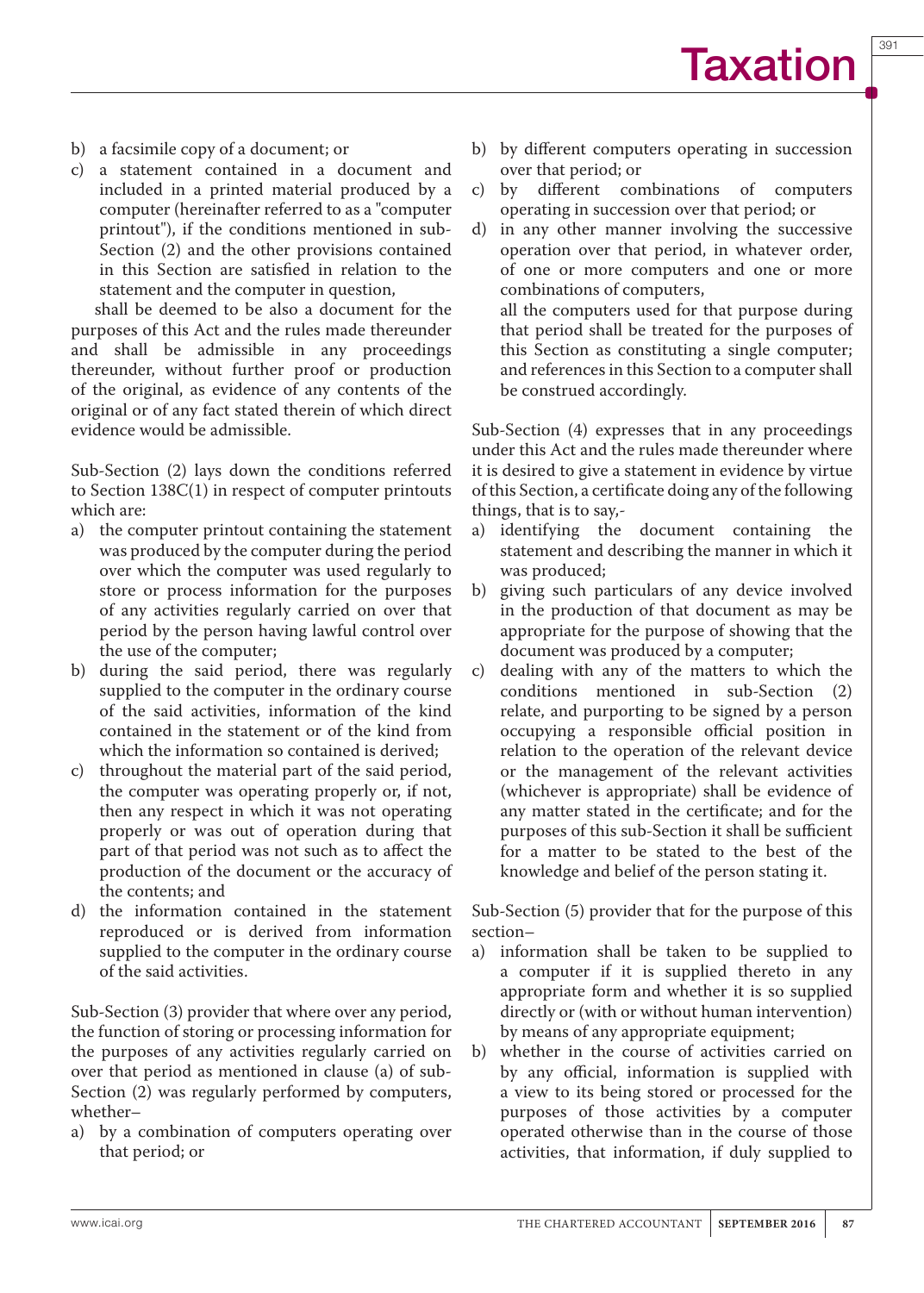that computer, shall be taken to be supplied to it in the course of those activities;

c) a document shall be taken to have been produced by a computer whether it was produced by it directly or (with or without human intervention) by means of any appropriate equipment.

Explanation to Section 138C contains that for the purpose of this Section,-

- a) "computer" means any device that receives, stores and processes data, applying stipulated processes to the information and supplying results of these processes; and
- b) any reference to information being derived from other information shall be a reference to its being derived therefrom by calculation, comparison or any other process.

Section 139 of the Customs Act, 1962 is reproduced as follows:-

#### SECTION 139. Presumption as to documents in certain cases. - Where any document -

- (i) is produced by any person or has been seized from the custody or control of any person, in either case, under this Act or under any other law, or
- (ii) has been received from any place outside India in the course of investigation of any offence alleged to have been committed by any person under this Act, and such document is tendered by the prosecution in evidence against him or against him and any other person who is tried jointly with him, the court shall -
	- (a) presume, unless the contrary is proved, that the signature and every other part of such document which purports to be in the handwriting of any particular person or which the court may reasonably assume to have been signed by, or to be in the

Since Section 36B of the Act, 1944 and Section 138C of the Act, 1962 is a specific provision for use of computer printouts as evidence in adjudication, it will be applicable - *Wear Well Tyre and Tubes Pvt. Ltd. Vs. Union 0f India 2013 (294) E.L.T. 185 (M.P.)* resort to parallel provisions of the Indian Evidence Act, 1872 is not called *Commissioner of C. Ex., Trichy Vs. Sri Ulaganayagi Amman Steels 2009 (241) E.L.T. 537 (Tri. - Chennai)*.



handwriting of, any particular person, is in that person's handwriting, and in the case of a document executed or attested, that it was executed or attested by the person by whom it purports to have been so executed

- or attested;<br>(b) admit the document in evidence, notwithstanding that it is not duly stamped, if such document is otherwise admissible in evidence;
- (c) in a case falling under clause (i) also presume, unless the contrary is proved, the truth of the contents of such document.

*Explanation.*- For the purposes of this section, "document" includes inventories, photographs and lists certified by a Magistrate under subsection (1C) of section 110.

Section 36A of the Central Excise Act, 1944 is as follows:-

#### Section 36A. Presumption as to documents in certain cases. -

Where any document is produced by any person or has been seized from the custody or control of any person, in either case, under this Act or under any other law and such document is tendered by the prosecution in evidence against him or against him and any other person who is tried jointly with him, the Court shall, -

- (a) unless the contrary is proved by such person, presume -
	- (i) the truth of the contents of such document;
	- (ii) that the signature and every other part of such document which purports to be in the handwriting of any particular person or which the Court may reasonably assume to have been signed by, or to be in the handwriting of, any particular person, is in that person's handwriting, and in the case of a document executed or attested, that it was executed or attested by the person by whom it purports to have been so executed or attested;
- (b) admit the document in evidence notwithstanding that it is not duly stamped, if such document is otherwise admissible in evidence.

Since Section 36B of the Act, 1944 and Section 138C of the Act, 1962 is a specific provision for use of computer printouts as evidence in adjudication, it will be applicable- *Wear Well Tyre and Tubes Pvt.*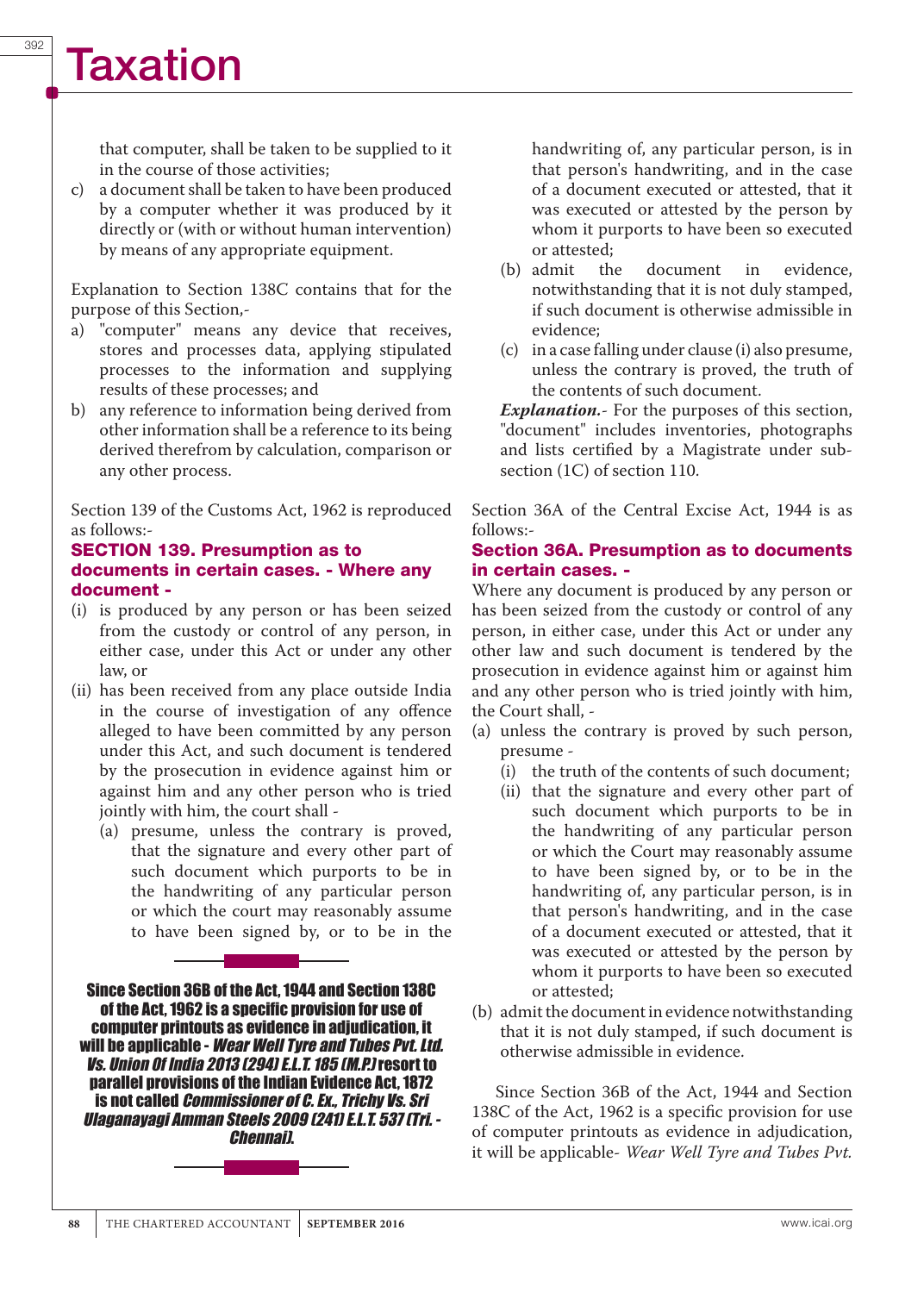393

*Ltd. Vs. Union 0f India 2013 (294) E.L.T. 185 (M.P.)*  resort to parallel provisions of the Indian Evidence Act, 1872 is not called *Commissioner of C. Ex., Trichy Vs. Sri Ulaganayagi Amman Steels 2009 (241) E.L.T. 537 (Tri. - Chennai)*.

It is relevant to point out that the presumption of Section 36A read with Section 36B of the Central Excise Act, 1944 [corresponding to Section 138C and 139 of the Customs Act, 1962] can be made in regard to computer output/ computer printout seized and not in respect of computer printout taken from seized computer by any stranger. Similarly if the printout must have been seized from the custody or control of a person or at least such printouts should have been produced from his computer in his presence. However, there is not presumption of truth of the information stored in the memory space of a computer seized from the custody or control of a person, which is electronic record, and from which computer output/printout is generated.

Accordingly, in case of *Surya Boards Ltd. Vs. Commissioner of Central Excise, Rohtak 2014 (312) E.L.T. 282 (Tri.-Del.)*, it was held that the provisions of the provisions of Section 36A read with Section 36B of the Central Excise Act, 1944 are not inviolable in respect of the computer printout, generated by the GEQD from the personal computer/laptop seized from the assessee.

It is well settled that the condition in respect of the computer printout laid down in Section 36B as is evident from the reading of its clause (ii), is that, the computer printout containing the statement is produced by the computer during the period over which the computer is used regularly to store or possess the information.

In case of *Premium Packaging Pvt. Ltd. Vs. Commissioner of C. Ex., Kanpur 2005 (184) E.L.T. 165 (Tri.-Del.)*, the printouts were not produced by the computer. Peripherals were picked up by the Officers from the Head Office-cum-Sale Depot of the appellants and they were inserted into

In the case of *Premium Packaging Pvt. Ltd. Vs. Commissioner of C. Ex., Kanpur 2005 (184) E.L.T. 165 (Tri.-Del.)*, zip floppies apparently tampered with were used to take printout and in the absence of the assessee. Some floppies used in those proceedings were found to be blank.

the computer. On a reference, it was held that such printout cannot be used to prove clandestine removal because of not satisfy the very condition of their admissibility as documents in evidence in terms of Section 36B of the Central Excise Act, 1944.

In terms of Section 36B(2) of the Central Excise Act, 1944 if the computer is not in the control of the assessee, the printout of such computers are hit by the provisions of Section 36B(2)- *Jindal Nickel & Alloys Ltd. Vs. Commissioner of Central Excise, Delhi 2012 (279) E.L.T. 134 (Tri.-Del.)*.

It is well settled law that a reliance could be placed on the computer printout only if such printout were taken in the presence of the assessee from the computer under the control of him which are regularly used in the ordinary course of his business- *Surya Boards Ltd. Vs. Commissioner of Central Excise, Rohtak 2014 (312) E.L.T. 282 (Tri.- Del.)*.

In *Surya Boards Ltd. Vs. Commissioner of Central Excise, Rohtak 2014 (312) E.L.T. 282 (Tri.- Del.)*, a laptop being purchased only 4 months prior to the date of seizure, it was held that such laptop cannot be said to be a computer regularly used, in ordinary course of business, for the relevant period.

Since Section 36B plays only in case of computer regularly used and under the control of the assessee. Explanation to Section 36B define the terms "Computer". Accordingly, external disk like CD, DVD, pen drive, floppy, etc., are not following under Section 36B(2), so, even after corroboration, the printout taken from floppies, CD will not be admissible in terms of Section 36B. Once Section 36B is not applicable, there is no question for any corroboration- *Commissioner of C. Ex., Trichy Vs. Sri Ulaganayagi Amman Steels 2009 (241) E.L.T. 537 (Tri. - Chennai)*.

In the case of *Premium Packaging Pvt. Ltd. Vs. Commissioner of C. Ex., Kanpur 2005 (184) E.L.T. 165 (Tri.-Del.)*, zip floppies apparently tampered with were used to take printout and in the absence of the assessee. Some floppies used in those proceedings were found to be blank. The computer did not run at times or was found hung and not operational. Accordingly, it was held that the printouts become inadmissible more because the proceedings lacked transparency in view of the suspect quality of the media/CPU used to take the printout and as the printout was taken